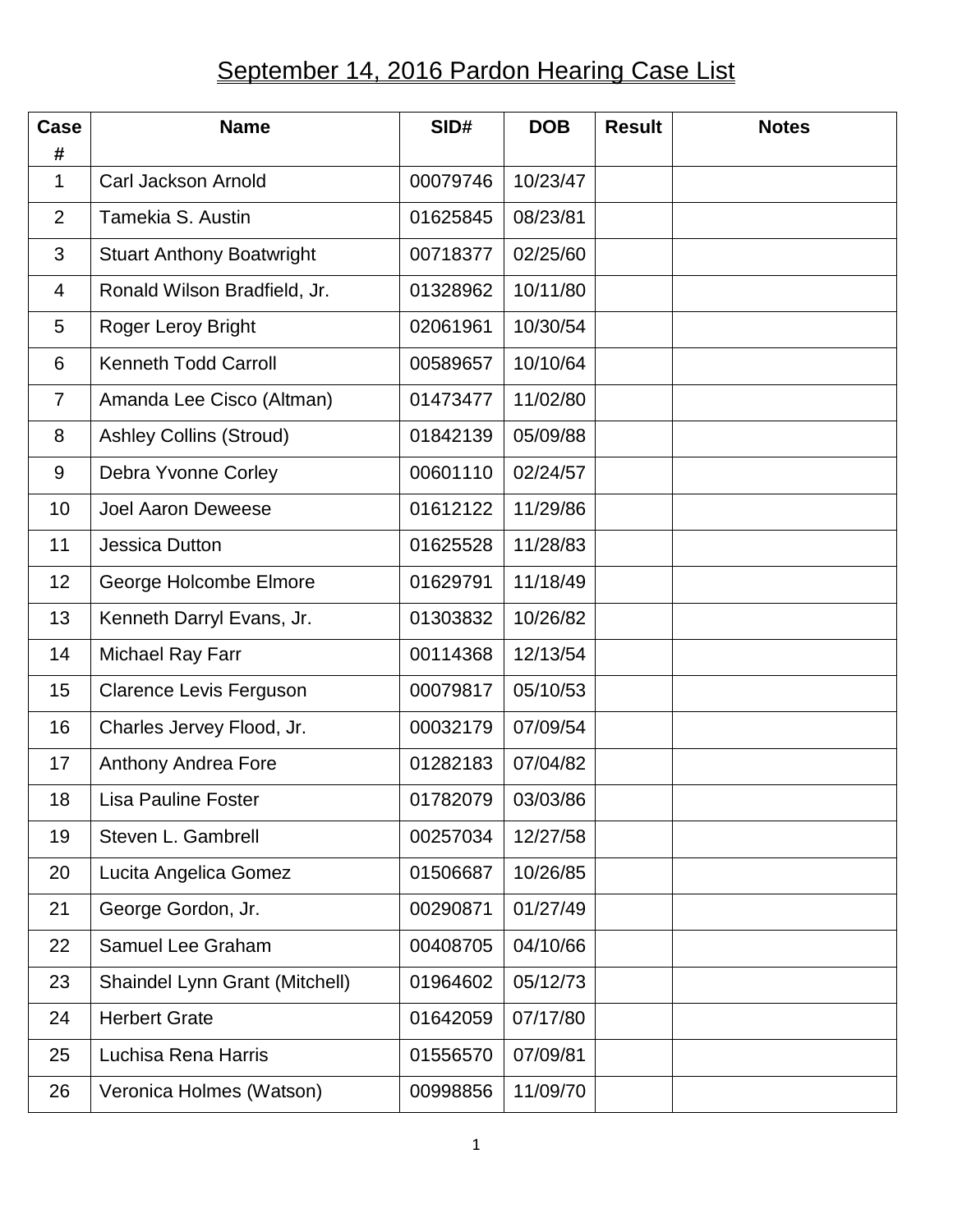## September 14, 2016 Pardon Hearing Case List

| 27 | John T. Inabinet, Jr.          | 00694313 | 06/07/66 |  |  |
|----|--------------------------------|----------|----------|--|--|
| 28 | Phillip L. Jefferson           | 01237103 | 05/31/79 |  |  |
| 29 | Antwan Rico Johnson            | 00872027 | 04/23/75 |  |  |
| 30 | <b>Raymond Jones</b>           | 01420112 | 01/11/59 |  |  |
| 31 | Joshua Stephen Lewis Kelly     | 01870646 | 11/11/90 |  |  |
| 32 | Miner Kennedy III              | 01341107 | 04/04/57 |  |  |
| 33 | Michael Lee                    | 00023985 | 11/27/47 |  |  |
| 34 | <b>Michael Durrell Leneau</b>  | 00837154 | 03/09/71 |  |  |
| 35 | <b>Tracy Lamar Lester</b>      | 00443082 | 09/28/65 |  |  |
| 36 | Von Ceil Lewis                 | 00528929 | 01/11/46 |  |  |
| 37 | <b>Robert Leroy Little</b>     | 00468088 | 04/14/59 |  |  |
| 38 | <b>William Nathan Long</b>     | 01241753 | 08/25/78 |  |  |
| 39 | <b>Melissa White Mansell</b>   | 00705627 | 12/27/68 |  |  |
| 40 | George Bernard McBride, Sr.    | 00349701 | 10/19/59 |  |  |
| 41 | Anthony Calvin McCoy, Jr.      | 02124042 | 02/05/96 |  |  |
| 42 | Herman Bennie McDougald, Jr.   | 00973404 | 03/14/55 |  |  |
| 43 | Shelton R. Moreland            | 0052811  | 04/08/56 |  |  |
| 44 | James Platingos                | 01085048 | 09/21/77 |  |  |
| 45 | David Judson Price             | S0007122 | 12/07/42 |  |  |
| 46 | <b>Aaron Jermaine Quarles</b>  | 01635659 | 01/11/85 |  |  |
| 47 | <b>Donald Reed</b>             | E0008530 | 02/04/45 |  |  |
| 48 | Randy Leo Rushton              | 00425911 | 10/11/57 |  |  |
| 49 | <b>Michael Garren Sanders</b>  | 00698571 | 07/06/72 |  |  |
| 50 | <b>James William Scurry</b>    | 00991990 | 12/22/76 |  |  |
| 51 | <b>Matthew Scott Shockley</b>  | 00608813 | 04/16/70 |  |  |
| 52 | <b>Candace Alona Smalls</b>    | 01143209 | 07/25/80 |  |  |
| 53 | <b>Jessie James Smalls III</b> | 00914579 | 11/03/75 |  |  |